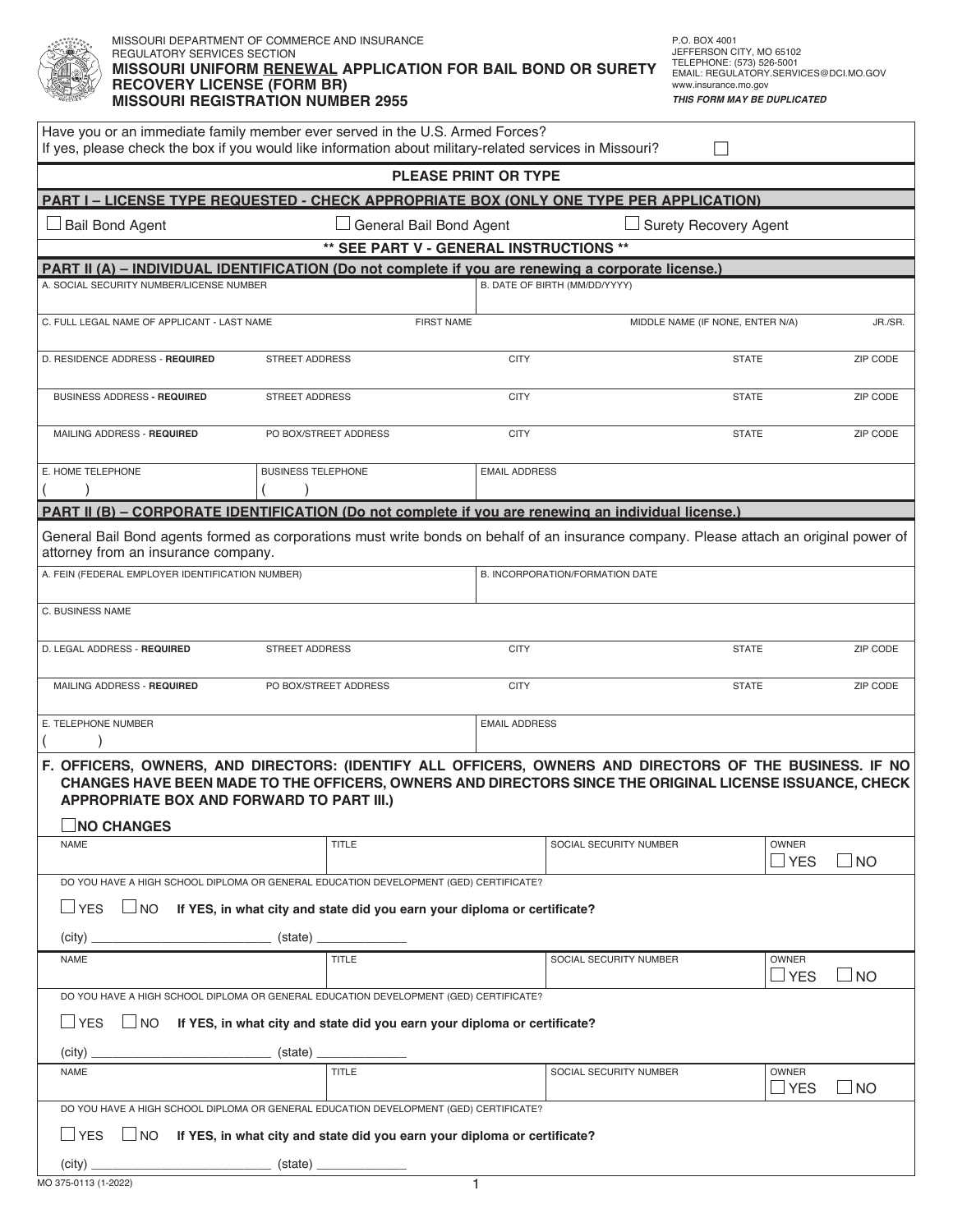| <b>PART III - BACKGROUND INFORMATION (To be completed by Individual AND Corporate Applicants.)</b> |                                                                                                                                                                                                                                                                                                                                                                                                                                                                                                                                                                                                                                                                                                                                                                                                                                                                                                                                                                                |             |  |  |  |  |  |
|----------------------------------------------------------------------------------------------------|--------------------------------------------------------------------------------------------------------------------------------------------------------------------------------------------------------------------------------------------------------------------------------------------------------------------------------------------------------------------------------------------------------------------------------------------------------------------------------------------------------------------------------------------------------------------------------------------------------------------------------------------------------------------------------------------------------------------------------------------------------------------------------------------------------------------------------------------------------------------------------------------------------------------------------------------------------------------------------|-------------|--|--|--|--|--|
|                                                                                                    | Corporate Applicant: Questions should be considered by each officer/owner/director. If any of the questions in Part III, A-F, can be answered,<br>"yes", by any officer/owner/director, the question should be checked, "yes", and documentation must be attached. If question Part III-G can<br>be answered "no" by any officer, the question should be checked "no." If needed, attach a sheet of paper for additional space.                                                                                                                                                                                                                                                                                                                                                                                                                                                                                                                                                |             |  |  |  |  |  |
|                                                                                                    | A. HAVE YOU, WITHIN THE PAST THREE (3) YEARS, BEEN ADJUDICATED, CONVICTED, PLED OR FOUND GUILTY OF ANY MISDEMEANOR OR FELONY OR CURRENTLY HAVE PENDING<br>MISDEMEANOR OR FELONY CHARGES FILED AGAINST YOU? APPLICANTS ARE REQUIRED TO REPORT ALL CRIMINAL CASES WHETHER OR NOT A SENTENCE HAS BEEN IMPOSED, A<br>SUSPENDED IMPOSITION OF SENTENCE HAS BEEN ENTERED OR THE APPLICANT HAS PLED NOLO CONTENDERE (NO CONTEST).                                                                                                                                                                                                                                                                                                                                                                                                                                                                                                                                                     |             |  |  |  |  |  |
| $\Box$ YES $\Box$ NO<br>Adjudication.                                                              | If YES, provide a full explanation on a separate sheet of paper including name and address of court, basis of charge,<br>outcome, and whether you received an executive pardon. Also attach certified court documents of the Information or Indictment and the Final                                                                                                                                                                                                                                                                                                                                                                                                                                                                                                                                                                                                                                                                                                           |             |  |  |  |  |  |
|                                                                                                    | B. HAS ANY PROFESSIONAL LICENSE OTHER THAN BAIL BOND RELATED LICENSES HELD OR APPLIED FOR BY YOU (OR ANY RENEWAL OF THE SAME) OR ANY BUSINESS OF WHICH<br>YOU HAVE BEEN DIRECTLY CONNECTED, BEEN SUBJECT TO DISCIPLINARY ACTION, INCLUDING BUT NOT LIMITED TO REFUSAL, SUSPENSION, REVOCATION, AND/OR DENIAL BY A<br>REGULATORY BODY OR OFFICIAL OF THIS OR ANY STATE, DISTRICT, TERRITORY OR PROVIDENCE OF CANADA?                                                                                                                                                                                                                                                                                                                                                                                                                                                                                                                                                            |             |  |  |  |  |  |
| ∐YES ∐NO<br>discipline.                                                                            | If YES, provide full, written explanation on a separate sheet of paper and a certified document from the agency imposing                                                                                                                                                                                                                                                                                                                                                                                                                                                                                                                                                                                                                                                                                                                                                                                                                                                       |             |  |  |  |  |  |
| $\sqcup$ YES<br><b>NO</b>                                                                          | C. DOES ANY COURT, SURETY INSURANCE COMPANY, GENERAL BAIL BOND AGENT OR BAIL BOND AGENT CONTEND OR ALLEGE THAT IT HAS MONEY OR SUMS DUE FROM YOU?<br>If YES, provide full, written explanation on a separate sheet of paper and any documents related to the matter.                                                                                                                                                                                                                                                                                                                                                                                                                                                                                                                                                                                                                                                                                                           |             |  |  |  |  |  |
| D. HAVE YOU EVER HAD A PERFORMANCE OR SURETY BOND REFUSED, REVOKED, OR CANCELLED?                  |                                                                                                                                                                                                                                                                                                                                                                                                                                                                                                                                                                                                                                                                                                                                                                                                                                                                                                                                                                                |             |  |  |  |  |  |
| J YES∣<br>l NO                                                                                     | If YES, provide full, written explanation on a separate sheet of paper and any documents related to the matter.                                                                                                                                                                                                                                                                                                                                                                                                                                                                                                                                                                                                                                                                                                                                                                                                                                                                |             |  |  |  |  |  |
| OR CANCELLED THEIR POWER-OF-ATTORNEY?                                                              | E. DO YOU HAVE ANY OUTSTANDING FORFEITURES OR UNSATISFIED JUDGMENTS ENTERED ON ANY BAIL BOND IN ANY COURT OF THIS STATE OR THE UNITED STATES, OR AS A BAIL BOND<br>AGENT, HAVE YOU WRITTEN A BOND THAT RESULTED IN AN OUTSTANDING FORFEITURE OR UNSATISFIED JUDGMENT, OR HAS A SURETY INSURANCE COMPANY REFUSED, REVOKED                                                                                                                                                                                                                                                                                                                                                                                                                                                                                                                                                                                                                                                       |             |  |  |  |  |  |
| $\sqcup$ YES<br>$\Box$ NO                                                                          | If YES, provide full, written explanation on a separate sheet of paper and any documents related to the matter.                                                                                                                                                                                                                                                                                                                                                                                                                                                                                                                                                                                                                                                                                                                                                                                                                                                                |             |  |  |  |  |  |
| $\sqcup$ YES<br>$\Box$ NO                                                                          | F. ARE YOU A JUDGE, ATTORNEY, COURT OFFICIAL, LAW ENFORCEMENT OFFICER OR A STATE, COUNTY OR MUNICIPAL EMPLOYEE WHO IS EITHER ELECTED OR APPOINTED?<br>If YES, state office/position and provide dates office/position held.                                                                                                                                                                                                                                                                                                                                                                                                                                                                                                                                                                                                                                                                                                                                                    |             |  |  |  |  |  |
| □YES □NO                                                                                           | G. DO YOU DEVOTE AT LEAST FIFTY PERCENT (50%) OF YOUR WORKING TIME TO THE BAIL BOND BUSINESS IN MISSOURI?                                                                                                                                                                                                                                                                                                                                                                                                                                                                                                                                                                                                                                                                                                                                                                                                                                                                      |             |  |  |  |  |  |
|                                                                                                    | PART IV – APPLICANT SIGNATURE (If renewing a corporate license, application must be signed by an officer.)                                                                                                                                                                                                                                                                                                                                                                                                                                                                                                                                                                                                                                                                                                                                                                                                                                                                     |             |  |  |  |  |  |
|                                                                                                    | I hereby certify that, under penalty of perjury, all of the information submitted in this application and attachments is true and complete. I<br>am aware that submitting false information or omitting pertinent or material information in connection with this application is grounds for<br>license revocation or denial of the license and may subject me to civil or criminal penalties.                                                                                                                                                                                                                                                                                                                                                                                                                                                                                                                                                                                 |             |  |  |  |  |  |
| ORIGINAL SIGNATURE OF APPLICANT                                                                    |                                                                                                                                                                                                                                                                                                                                                                                                                                                                                                                                                                                                                                                                                                                                                                                                                                                                                                                                                                                | <b>DATE</b> |  |  |  |  |  |
|                                                                                                    | THIS APPLICATION MUST BE COMPLETED IN ITS ENTIRETY OR IT WILL BE RETURNED FOR CORRECTION.                                                                                                                                                                                                                                                                                                                                                                                                                                                                                                                                                                                                                                                                                                                                                                                                                                                                                      |             |  |  |  |  |  |
| <b>Mail Completed Application To:</b>                                                              | MISSOURI DEPARTMENT OF COMMERCE AND INSURANCE<br>P.O. Box 4001<br>Jefferson City, MO 65102                                                                                                                                                                                                                                                                                                                                                                                                                                                                                                                                                                                                                                                                                                                                                                                                                                                                                     |             |  |  |  |  |  |
|                                                                                                    |                                                                                                                                                                                                                                                                                                                                                                                                                                                                                                                                                                                                                                                                                                                                                                                                                                                                                                                                                                                |             |  |  |  |  |  |
| <b>PART V - GENERAL INSTRUCTIONS</b>                                                               |                                                                                                                                                                                                                                                                                                                                                                                                                                                                                                                                                                                                                                                                                                                                                                                                                                                                                                                                                                                |             |  |  |  |  |  |
| <b>INSTRUCTIONS APPLICABLE TO ALL RENEWAL APPLICANTS:</b>                                          |                                                                                                                                                                                                                                                                                                                                                                                                                                                                                                                                                                                                                                                                                                                                                                                                                                                                                                                                                                                |             |  |  |  |  |  |
|                                                                                                    | A. All renewal applicants must submit a \$150 application fee. Fee may be paid by check or money order, made payable to DCI-Insurance.                                                                                                                                                                                                                                                                                                                                                                                                                                                                                                                                                                                                                                                                                                                                                                                                                                         |             |  |  |  |  |  |
| previous license.                                                                                  | B. If a complete renewal application is not received on or before the license expiration date, the license will terminate resulting in a lapse<br>of licensure. Once the license has been successfully renewed, it will have issuance and expiration dates that differ from those on the                                                                                                                                                                                                                                                                                                                                                                                                                                                                                                                                                                                                                                                                                       |             |  |  |  |  |  |
| whether or not a sentence is imposed.                                                              | C. The Department may refuse to renew a license of any applicant that has violated state law or has been adjudicated or entered a plea<br>of guilty or nolo contendere in a criminal prosecution under any state or federal law for a felony or a crime involving moral turpitude,                                                                                                                                                                                                                                                                                                                                                                                                                                                                                                                                                                                                                                                                                             |             |  |  |  |  |  |
| the Department.                                                                                    | D. Excluding applicants for a corporate general bail bond agent license, a fingerprint-based background check by an electronic means<br>approved by the Missouri State Highway patrol must be conducted on all applicants. The fingerprint-based background check must<br>include a Missouri State Highway Patrol, Criminal Records and Identification Division (CRID) and a Federal Bureau of Investigation<br>search. For proper identification, a fingerprint is required. The applicant shall pay any required fingerprinting, search or other fees<br>directly to, and in the manner prescribed by, the Missouri Highway Patrol. Applicants who have previously submitted to an electronic<br>fingerprint-based background check approved by the Missouri Highway Patrol are not required to submit additional fingerprints. Your<br>application is not complete until all background check information has been submitted to the Missouri Highway Patrol and received by |             |  |  |  |  |  |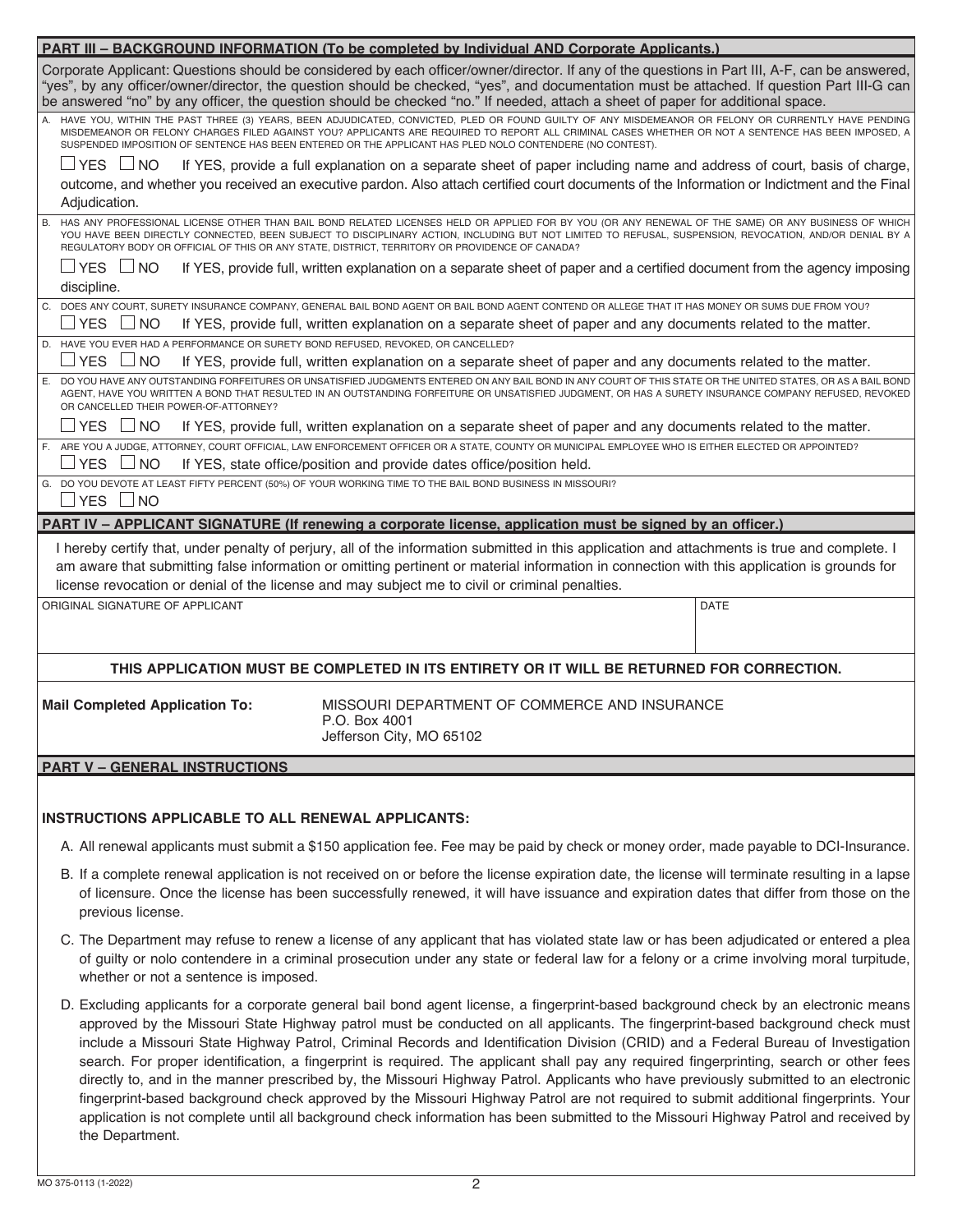For information on obtaining the fingerprint-based background check, including information regarding locations and fees, you must register with the Missouri Automated Criminal History Site Fingerprint Portal at www.machs.mo.gov. DCI's Missouri registration number is 2955.

E. Excluding applicants for a corporate general bail bond agent license, all resident and non-resident licensees must complete and report 8 hours of Missouri approved continuing education at the time of their biennial renewal. The continuing education hours must be reported on a Bail Bond Agent, General Bail Bond Agent and Surety Recovery Agent Continuing Education Certification Summary form. See attached form.

## **BAIL BOND AGENT APPLICANTS**

- A. An applicant must comply with the qualifications and requirements as set forth in Chapter 374, RSMo.
- B. All applicants must provide on this form the name, license number, address, and signature of the licensed general bail bond agent(s) under whose authority they will be working:

**PRINT** NAME AND LICENSE NUMBER OF GENERAL BAIL BOND AGENT(S)

ADDRESS OF GENERAL BAIL BOND AGENT(S)

ORIGINAL SIGNATURE OF GENERAL BAIL BOND AGENT(S)

## **GENERAL BAIL BOND AGENT APPLICANTS - INDIVIDUALS**

- A. An applicant must comply with the qualifications established by Supreme Court Rule 33.17
- B. An applicant is not qualified for renewal if the applicant does not devote at least 50% of their working time to the bail bond business in Missouri per sections 374.700(5) and 374.740, RSMo.
- C. All renewal applicants must submit an original letter from the financial institution that issued the applicant's Certificate of Deposit, verifying that the Certificate of Deposit is still assigned to the state of Missouri, as directed by 20 CSR 700-6.200(2). The letter must be signed and dated by a bank official within the past 60 days, include the Certificate of Deposit number, and must be on the financial institution's letterhead.
- D. If a complete renewal application is not received on or before the license expiration date, a late fee will be due and the license and all bail bond agent appointments will terminate. A Change of Bail Bond Status form must be completed by each bail bond agent working under the authority of the general bail bond agent and be submitted with the general bail bond agent late renewal. The appointment effective date will be the same as the new issue date of the general bail bond agent license.

## **GENERAL BAIL BOND AGENT APPLICANTS - CORPORATIONS**

- A. Corporate applicants must be registered with the Missouri Secretary of State Office and in good standing.
- B. All officers of the corporation must hold active Missouri bail bond agent licenses, and must have been licensed as bail bond agents for a minimum of two years prior to submitting the general bail bond corporation renewal application.
- C. All officers of the general bail bond corporation must meet all of the qualifications outlined in A and B of GENERAL BAIL BOND AGENT APPLICANTS - INDIVIDUAL.

## D. Applicants must submit with the completed application:

- 1. A list of all branch addresses of the general bail bond agent corporation.
- 2. An original letter from the financial institution that issued the applicant's Certificate of Deposit, verifying that the Certificate of Deposit is still assigned to the state of Missouri, as directed by 20 CSR 700-6.200(2). The letter must be signed and dated by a bank official within the past 60 days, include the Certificate of Deposit number, and must be on the financial institution's letterhead.
- 3. Original power of attorney from the insurance company giving corporation authority to write bonds on behalf of the insurance company.
- 4. If a complete renewal application is not received on or before the license expiration date, a late fee will be due and the license and all bail bond agent appointments will terminate. A Change of Bail Bond Status form must be completed by each bail bond agent working under the authority of the general bail bond agent and be submitted with the general bail bond agent late renewal. The appointment effective date will be the same as the new issue date of the general bail bond agent license.

# **THIS APPLICATION MAY BE PHOTOCOPIED**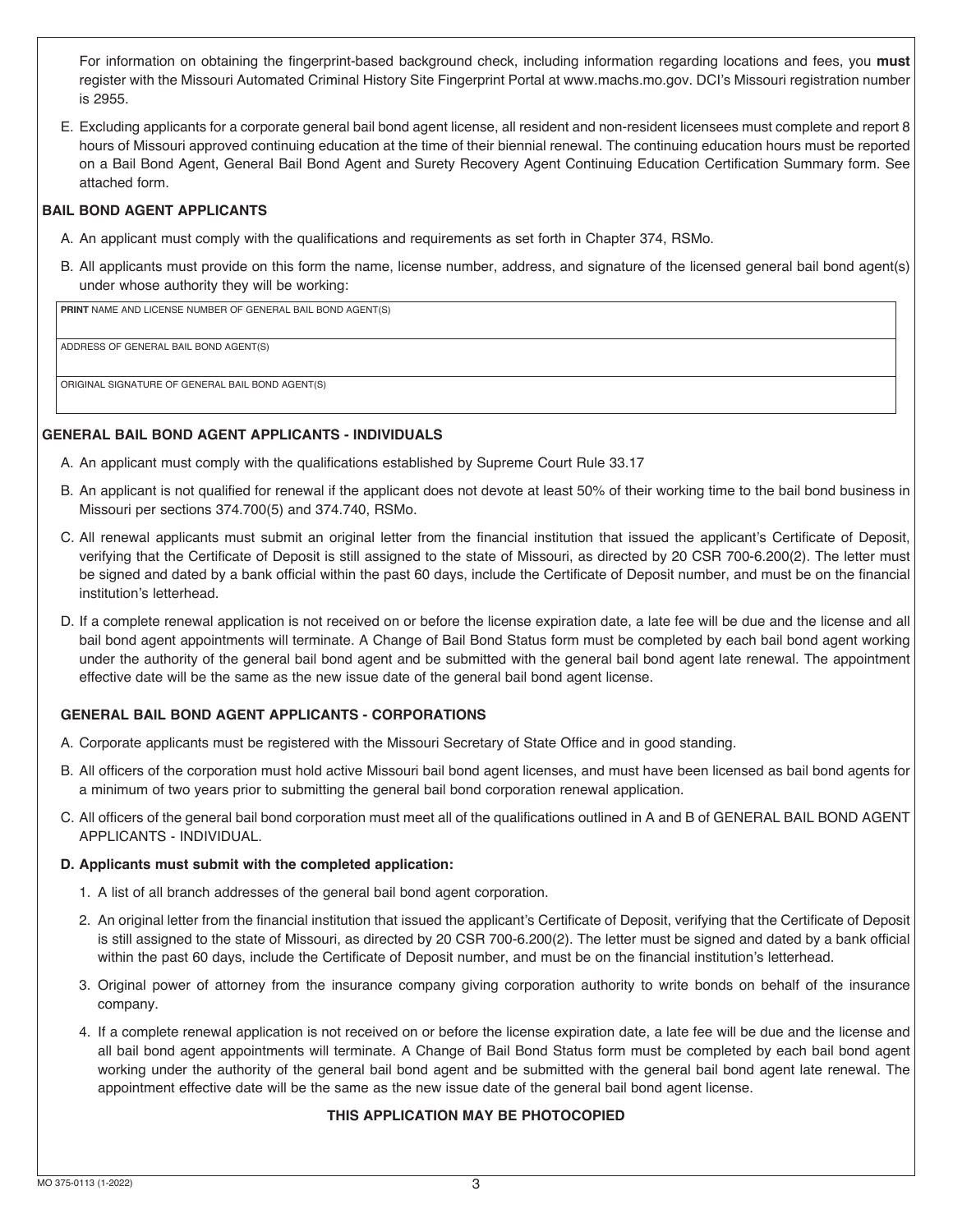## **NONCRIMINAL JUSTICE APPLICANT'S PRIVACY RIGHTS**

As an applicant who is the subject of a national fingerprint-based criminal history record check for a noncriminal justice purpose (such as an application for a job or license, an immigration or naturalization matter, security clearance, or adoption), you have certain rights which are discussed below.

- You must be provided written notification' that your fingerprints will be used to check the criminal history record of the FBI.
	- If you have a criminal history record, the officials making a determination of your suitability for the job, license, or other benefit must provide you the opportunity to complete or challenge the accuracy of the information in the record.
	- The officials must advise you that the procedures for obtaining a change, correction, or updating of your criminal history record are set forth at Title 28, Code of Federal Regulations (CFR), Section 16.34.
	- If you have a criminal history record, you should be afforded a reasonable amount of time to correct or complete the record (or decline to do so) before the officials deny you the job, license, or other benefit based on information in the criminal history record.<sup>2</sup>

You have the right to expect that officials receiving the results of the criminal history record check will use it only for authorized purposes and will not retain or disseminate it in violation of federal statute, regulation or executive order, or rule, procedure or standard established by the National Crime Prevention and Privacy Compact Council.3

 If agency policy permits, the officials may provide you with a copy of your FBI criminal history record for review and possible challenge. If agency policy does not permit it to provide you a copy of the record, you may obtain a copy of the record by submitting fingerprints and a fee to the FBI. Information regarding this process may be obtained at http://www.fbi.gov/about-us/cjis/background-checks.

If you decide to challenge the accuracy or completeness of your FBI criminal history record, you should send your challenge to the agency that contributed the questioned information to the FBI. Alternatively, you may send your challenge directly to the FBI. The FBI will then forward your challenge to the agency that contributed the questioned information and request the agency to verify or correct the challenged entry. Upon receipt of an official communication from that agency, the FBI will make any necessary changes/corrections to your record in accordance with the information supplied by that agency. (See 28 CFR 16.30 through 16.34.)

1 Written notification includes electronic notification, but excludes oral notification.

2 See 28 CFR 50.12(b).

3 See 5 U.S.C. 552a(b); 28 U.S.C. 534(b); 42 U.S.C. 14616, Article IV(c); 28 CFR 20.21(c), 20.33(d) and 906.2(d).